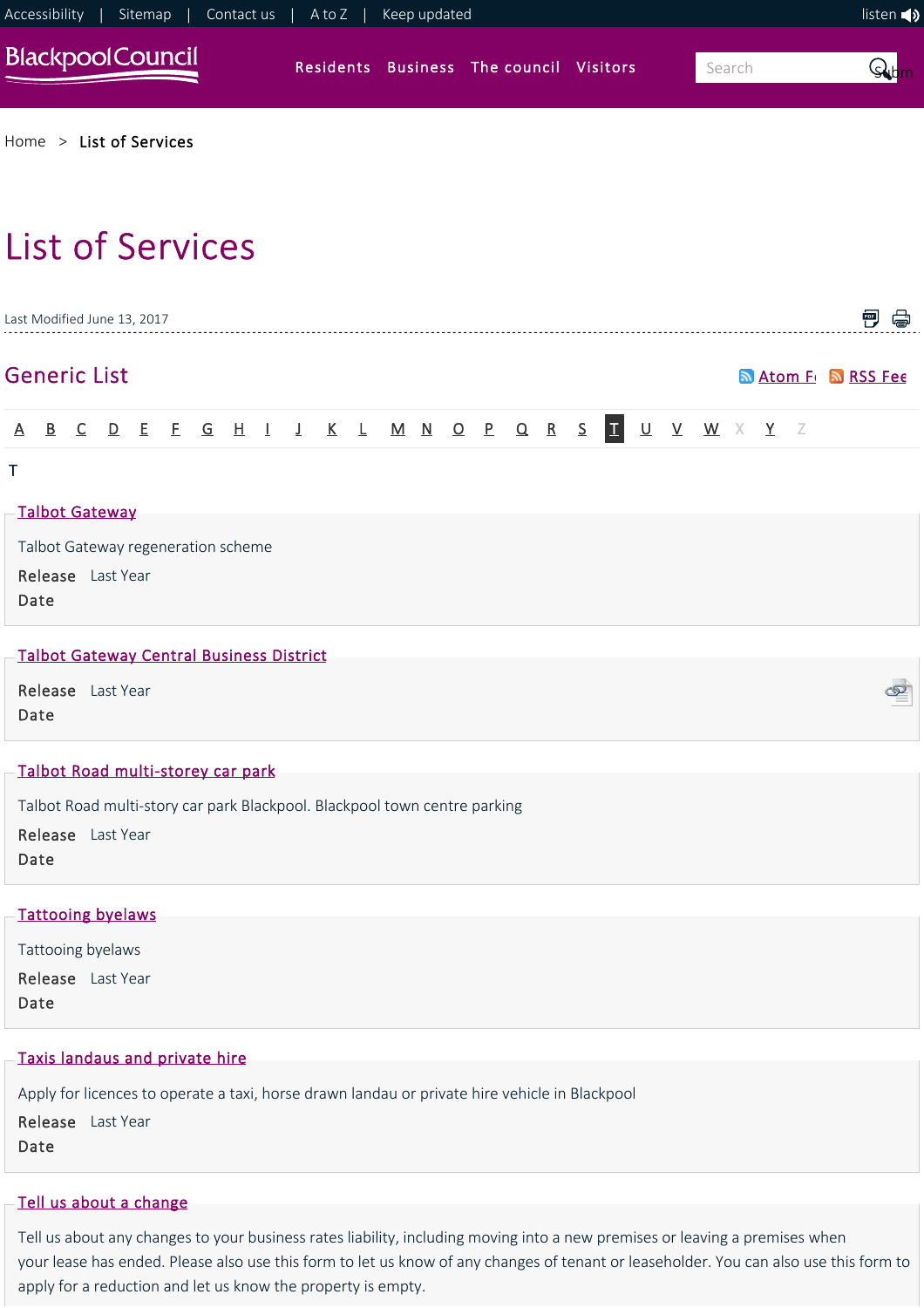Release Last Year Date

## [Tell Us About A Change](https://www.blackpool.gov.uk/Residents/Council-tax/Change-your-address-details.aspx)

Tell us about any changes in your household, including moving house or any adult residents moving in or out. Please also use this form to let us know of any changes of tenant and if an adult resident someone has sadly died.

Release Last Year Date

#### [Temporary changes to our building control service](https://www.blackpool.gov.uk/Residents/Planning-environment-and-community/Building-control/Covid-19-update.aspx)

Blackpool Building Control are working with our colleagues and customers to help prevent infection and the spread of the Coronavirus whilst still being able to provide an effective service.

Release Last Year Date

#### [Temporary event notice](https://www.blackpool.gov.uk/Business/Licensing-and-permits/Alcohol-entertainment-and-food-licences/Temporary-event-notice.aspx)

Apply for a temporary event notice to permit licensable activities for a one‐off event

Release Last Year Date

## [Temporary parking dispensation](https://www.blackpool.gov.uk/Residents/Parking-roads-and-transport/Parking/Temporary-parking-dispensation.aspx)

Information regarding Parking Dispensations for contractors.

Release Last Year Date

## [Terms and conditions](https://www.blackpool.gov.uk/Residents/Education-and-schools/Adult-Learning/Terms-and-conditions.aspx)

Blackpool Council Adult Learning ‐ adult education courses in Blackpool

Release Last Year Date

#### [Textile recycling](https://www.blackpool.gov.uk/Residents/Waste-and-recycling/Bin-collections/Textile-recycling.aspx)

Blackpool textile recycling collections. What we can collect, collection times, how to request textile sacks or reporting a missed textile collection.

Release Last Year Date

#### [Textile sack](https://www.blackpool.gov.uk/Residents/Waste-and-recycling/Bin-collections/What-goes-in-my-bin/Textile-sack.aspx)

What goes in your textile recycling sack from Blackpool Council

Release Last Year Date

## [The Blackpool Standard checklist](https://www.blackpool.gov.uk/Business/Licensing-and-permits/Housing-licences/Selective-licensing/The-Blackpool-Standard-checklist.aspx)

Checklist for complying with the Blackpool Standard

Release Last YearDate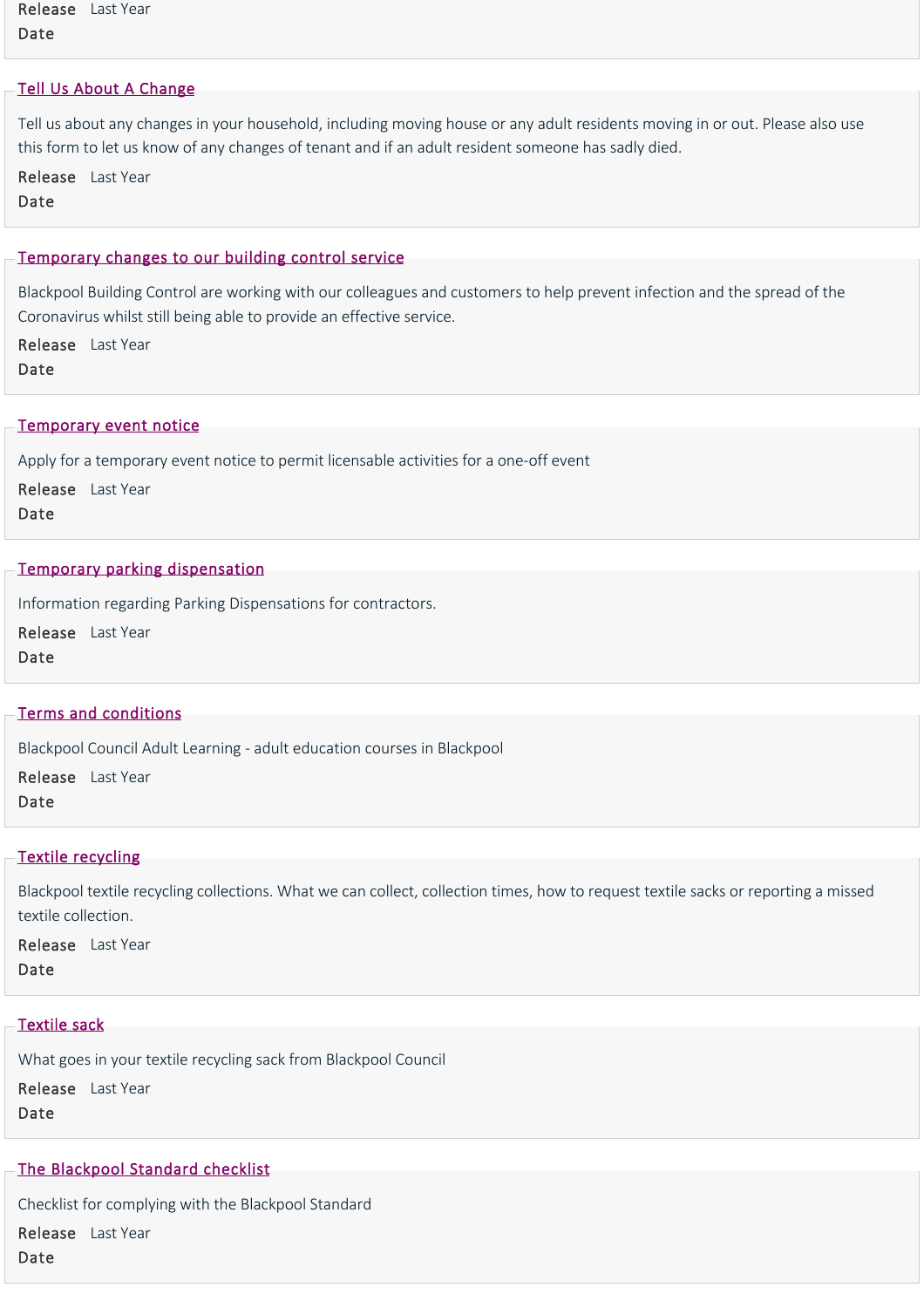#### [The Care Act](https://www.blackpool.gov.uk/Residents/Health-and-social-care/Social-care-for-adults/Adult-social-services/The-Care-Act.aspx)

The Care Act 2014 is a single, modern framework for adult care and support in England. What is available and how to apply to Blackpool Council under the Care Act

Release Last Year

Date

# [The Care Leaver Offer](https://www.blackpool.gov.uk/Residents/Health-and-social-care/Children-and-families/JustUz/News/The-Care-Leaver-Offer.aspx)

Information guide to being a care leaver, personal adviser role, advice and support a care leaver should receive.

Release Last Year Date

# [The Care Leaver Offer](https://www.blackpool.gov.uk/Residents/Health-and-social-care/Children-and-families/JustUz/Leaving-Care/The-Care-Leaver-Offer.aspx)

The Care Leaver Offer

Release Last Year

Date

## [The Core](https://www.blackpool.gov.uk/Residents/Health-and-social-care/Children-and-families/JustUz/The-Core.aspx)

Care leavers building for Blackpool's care leavers in the town centre

Release Last Year

Date

## [The council](https://www.blackpool.gov.uk/Your-Council/The-Council/The-Council.aspx)

Blackpool Council constitution, makeup, senior management and The Mayor of Blackpool

Release Last Year Date

## [The Great Promenade Show](https://www.blackpool.gov.uk/Residents/Libraries-arts-and-heritage/Arts/The-Great-Promenade-Show.aspx)

The Great Promenade Show is a series of outdoor art installations set on the two kilometre sea defences along Blackpool's South Shore.

Release Last Year Date

## [The History Centre](https://www.blackpool.gov.uk/Residents/Libraries-arts-and-heritage/Blackpool-heritage/Collection-and-archive/History-centre.aspx)

Research Blackpool's historic collections

Release Last Year Date

# [The Mayor of Blackpool](https://www.blackpool.gov.uk/Your-Council/The-Council/The-Mayor/The-Mayor-of-Blackpool.aspx)

Details of the Mayor, Deputy Mayor. Details of how to address them and invite them to functions.

Release Last Year Date

# [The planning application process](https://www.blackpool.gov.uk/Residents/Planning-environment-and-community/Planning/Planning-applications/The-planning-application-process.aspx)

The process and life cycle of a planning application. Starting with pre‐application advice, validation, consultation, decision making and appeals.

Release Last Year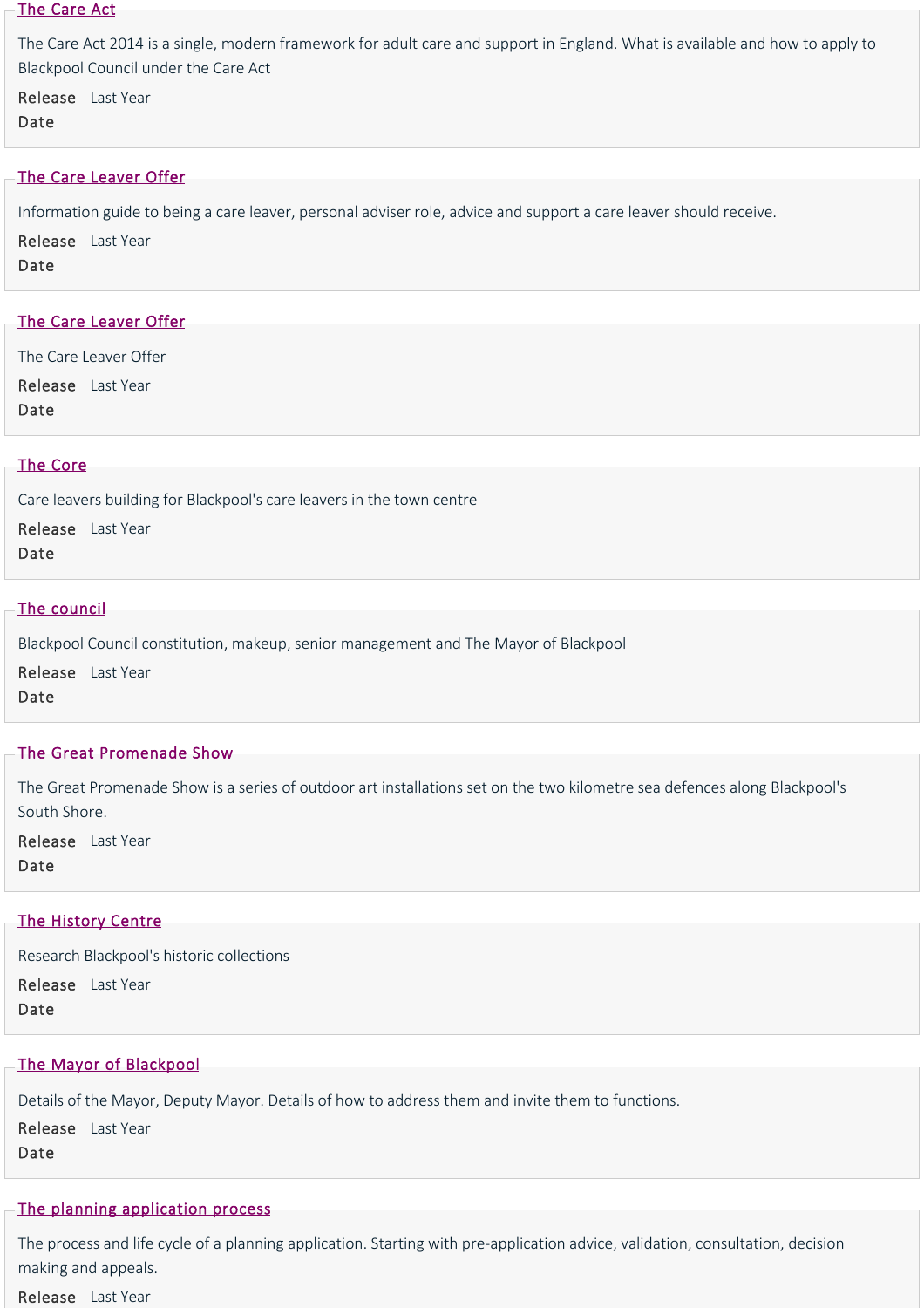#### Date

#### [The Pledge](https://www.blackpool.gov.uk/Residents/Health-and-social-care/Children-and-families/JustUz/About-us/The-Pledge.aspx)

information about Blackpool's Pledge, who wrote , who agreed to keep the promise written and what to do if you don't think the promises are being kept

Release Last Year Date

#### [The role of Blackpool Council in a major incident](https://www.blackpool.gov.uk/Residents/Advice-and-support/Civil-contingencies-and-emergencies/The-role-of-Blackpool-Council-in-a-major-incident.aspx)

Blackpool Council has a key role in responding to major emergencies such as a major incident, emergency or disaster and provides a variety of support to the community.

Release Last Year Date

## [The role of the local authority](https://www.blackpool.gov.uk/Residents/Health-and-social-care/Children-and-families/Childrens-social-care/The-role-of-the-local-authority.aspx)

The role of the local authority in private fostering arrangements.

Release Last Year

Date

#### [The Virtual School](https://www.blackpool.gov.uk/Residents/Health-and-social-care/Children-and-families/JustUz/Your-Education/The-Virtual-School.aspx)

information on the virtual school, what it is and what they do to support you with your education

Release Last Year

Date

#### [Theme days](https://www.blackpool.gov.uk/Business/Working-with-the-council/Education-and-schools/School-meals-service/Food-theme-days.aspx)

School meals theme days and celebrations with Blackpool school meals service Release Last Year Date

## [Tip and household waste recycling centre](https://www.blackpool.gov.uk/Residents/Waste-and-recycling/Tip-and-household-waste-recycling-centre/Tip-and-household-waste-recycling-centre.aspx)

Blackpool tip. Blackpool's Bispham Bristol Avenue tip and Household waste recycling centre location. Opening times and details of what types of rubbish you can and can't dispose of at Blackpool tip

Release Last Year Date

#### [Tip permits terms and conditions](https://www.blackpool.gov.uk/Residents/Waste-and-recycling/Tip-and-household-waste-recycling-centre/Tip-permits-terms-and-conditions.aspx)

Terms and conditions for issuing of permits to use Blackpool Council tip

Release Last Year Date

# [Tip shop](https://www.blackpool.gov.uk/Residents/Waste-and-recycling/Tip-and-household-waste-recycling-centre/Tip-shop.aspx)

Blackpool Council's tip shop sells quality second hand items including professionally refurbished discount washing machines, tumble driers and dishwashers

Release Last YearDate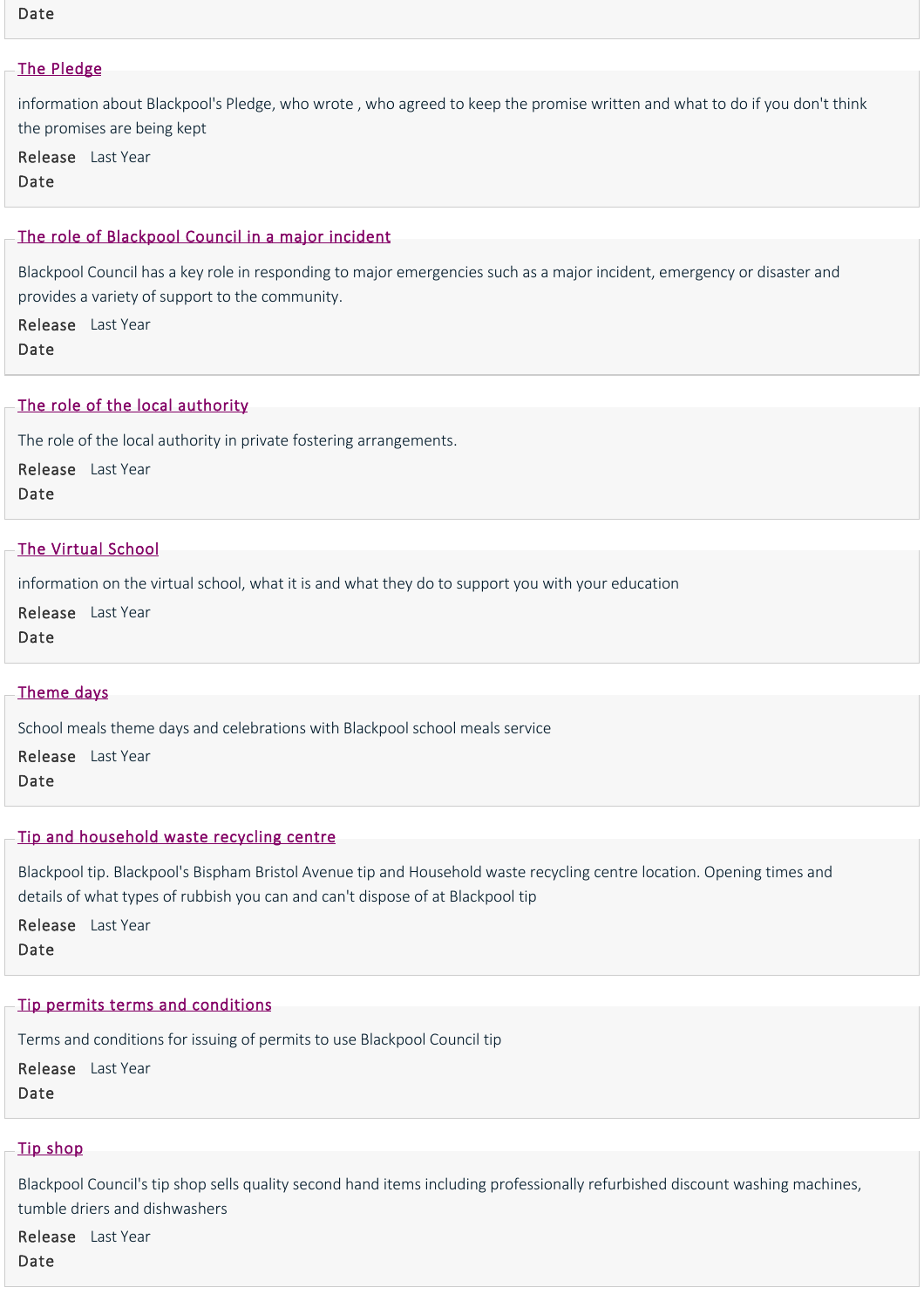[Town centre and promenade PSPO](https://www.blackpool.gov.uk/Residents/Planning-environment-and-community/Crime-and-safety/Public-space-protection-orders/Town-centre-and-promenade.aspx)

Public Space Protection Order for Blackpool Town Centre and Promenade

Release Last Year

Date

#### [Town centre improvement email registration](https://www.blackpool.gov.uk/Your-Council/Creating-a-better-Blackpool/Forms/Town-centre-improvement-email-registration.aspx)

Town centre improvement email registration

Release Last Year Date

#### [Town centre strategy](https://www.blackpool.gov.uk/Residents/Planning-environment-and-community/Planning/Planning-policy/Town-centre-strategy.aspx)

The town centre strategy will aim to provide a clear direction to deliver positive change, improve business confidence and encourage quality investment from private and public sectors

Release Last Year Date

## [Town Hall history](https://www.blackpool.gov.uk/Your-Council/The-Council/The-Mayor/Town-Hall-history.aspx)

A brief history of Blackpool's town hall built between 1895 and 1900 by Messrs. Potts, Son and Hennings

Release Last Year

Date

## [Tracking young people's destinations](https://www.blackpool.gov.uk/Residents/Education-and-schools/Information-for-parents-and-carers/Tracking-young-people)

Tracking young people's destinations Release Last Year Date

## [Trade agency permit terms and conditions](https://www.blackpool.gov.uk/Residents/Parking-roads-and-transport/Parking/Parking-permits/Virtual-Trade-agency-permit-terms-and-conditions.aspx)

Trade agency permit terms and conditions Release Last Year Date

## [Trade union facility time data](https://www.blackpool.gov.uk/Your-Council/Transparency-and-open-data/Trade-union-facility-time-data.aspx)

Trade union facility time data

Release Last Year

Date

## [Trading standards](https://www.blackpool.gov.uk/Business/Business-support-and-advice/Trading-standards.aspx)

Protecting consumers and helping businesses stay compliant with the law.

Release Last Year Date

# [Traffic management ‐ Special events procedure](https://www.blackpool.gov.uk/Business/Working-with-the-council/Organising-an-event/Advice-and-guidance/Traffic-management---Special-events-procedure.aspx)

Road safety advise for event organisers. Signs and barriers, tram safety and closing roads for your event.

Release Last Year

Date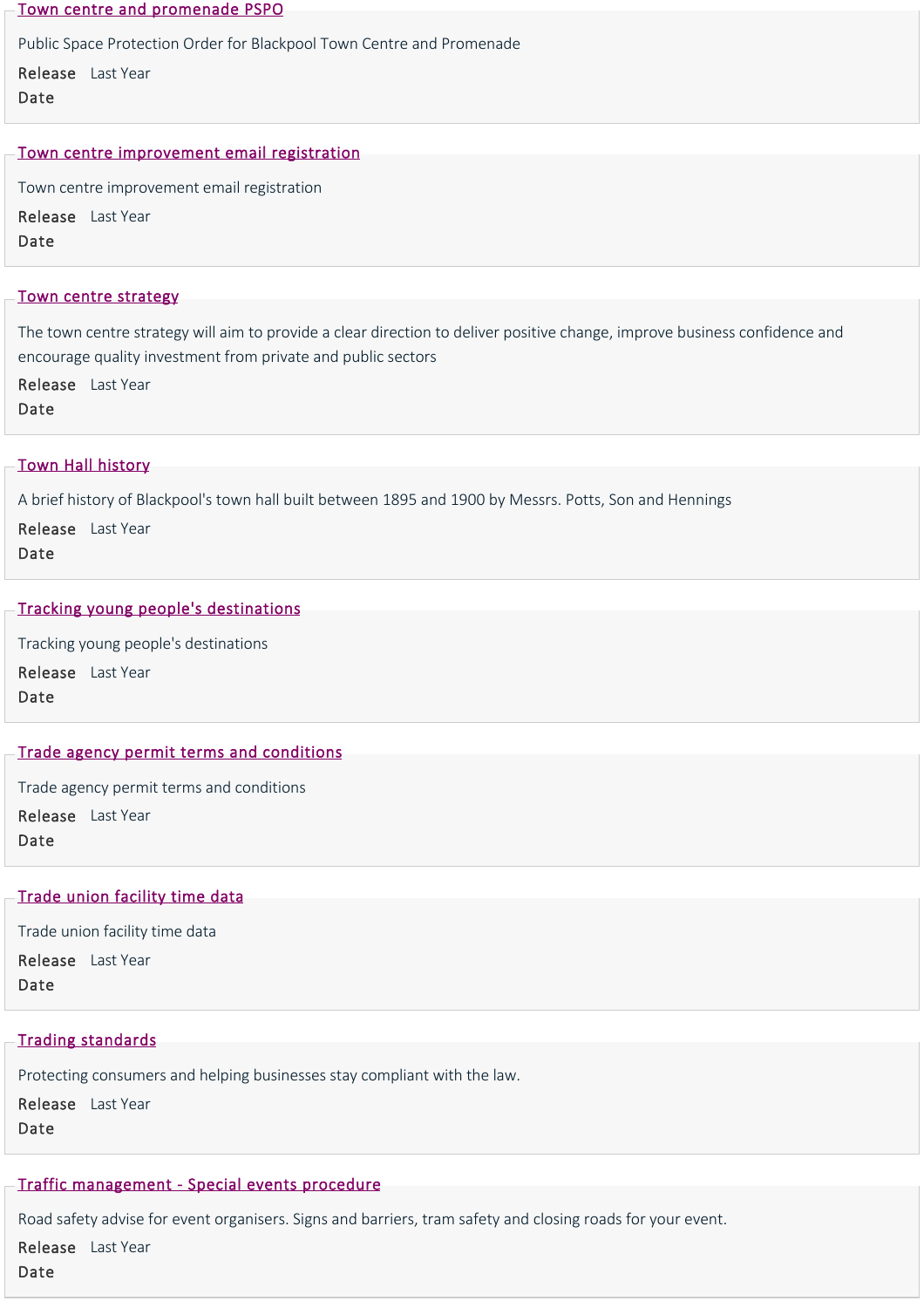#### [Traffic regulation orders](https://www.blackpool.gov.uk/Residents/Parking-roads-and-transport/Traffic-regulation-orders/Traffic-regulation-orders.aspx)

Publication of notices for proposed traffic orders in Blackpool.

Release Last Year Date

#### [Transfer of premises licence](https://www.blackpool.gov.uk/Business/Licensing-and-permits/Alcohol-entertainment-and-food-licences/Premises-licences/Transfer-of-premises-licence.aspx)

How to transfer a premises licence to a new licence holder

Release Last Year Date

#### [Transfers and reinstatements](https://www.blackpool.gov.uk/Business/Licensing-and-permits/Gambling-licences/Premises-licences/Transfers-and-reinstatements.aspx)

Apply to transfer or reinstate a gambling premises licence for a Casino, Bingo Hall, Betting Office or Amusement Arcade Release Last Year

Date

#### **[Transport](https://www.blackpool.gov.uk/Residents/Parking-roads-and-transport/Transport/Transport.aspx)**

Information on transport in Blackpool, including transport policy, public transport,Rideability.

Release Last Year Date

#### [Transport and streets](https://www.blackpool.gov.uk/Residents/Parking-roads-and-transport/Roadworks-and-road-maintenance/Transport-and-streets.aspx)

Blackpool Council's highways management including details of roadworks and road maintenance issues in Blackpool and highways related issues

Release Last Year Date

## [Transport policy](https://www.blackpool.gov.uk/Residents/Parking-roads-and-transport/Transport/Transport-policy.aspx)

This page outlines the policies, programmes and schemes that the council is pursuing to improve transport systems for Blackpool's residents and visitors.

Release Last Year Date

#### [Traveller sites](https://www.blackpool.gov.uk/Residents/Planning-environment-and-community/Environmental/Traveller-sites.aspx)

Information about permanent traveller sites in the Blackpool area, including, Whalley Lane, Jubilee Lane, Fishers Lane and Chapel Road.

Release Last Year Date

# [Tree preservation order ‐ TPO50](https://www.blackpool.gov.uk/Residents/Planning-environment-and-community/Planning/Conservation/Tree-preservation-orders/Tree-preservation-order-TPO50.aspx)

Tree preservation order ‐ TPO50

Release Last Year Date

#### [Tree preservation order ‐ TPO52](https://www.blackpool.gov.uk/Residents/Planning-environment-and-community/Planning/Conservation/Tree-preservation-orders/Tree-preservation-order-TP052.aspx)

Tree preservation order ‐ TP052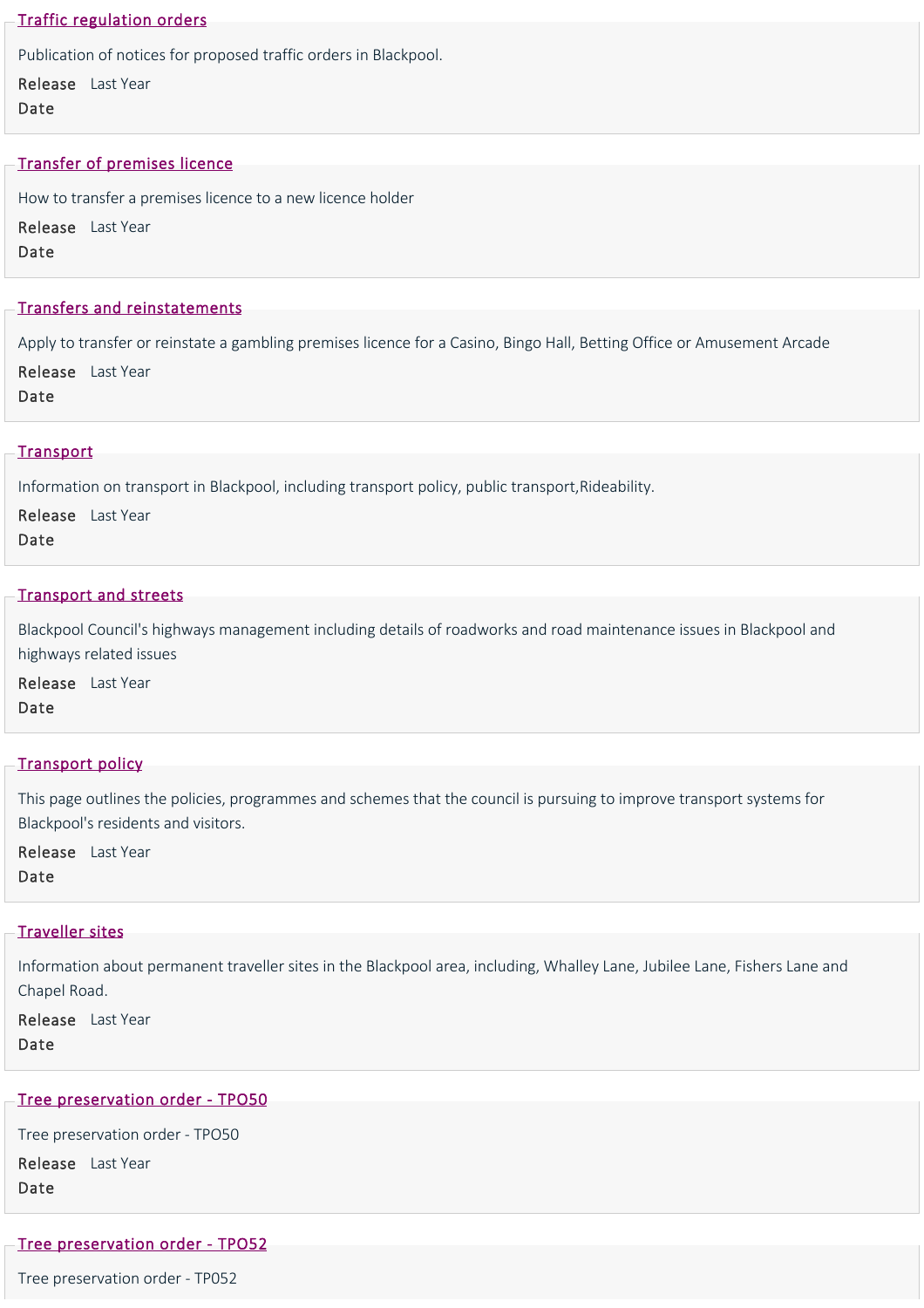#### [Tree preservation order TP0039](https://www.blackpool.gov.uk/Residents/Planning-environment-and-community/Planning/Conservation/Tree-preservation-orders/Tree-preservation-order-TP0039.aspx)

Tree preservation order TP0039 Release Last Year Date

#### [Tree preservation order TP040](https://www.blackpool.gov.uk/Residents/Planning-environment-and-community/Planning/Conservation/Tree-preservation-orders/Tree-preservation-order-TP040.aspx)

Tree preservation order TP040 Release Last Year Date

# [Tree preservation order TP043](https://www.blackpool.gov.uk/Residents/Planning-environment-and-community/Planning/Conservation/Tree-preservation-orders/Tree-preservation-order-TP043.aspx)

Tree preservation order TP043 Release Last Year Date

## [Tree preservation order TP043 Reg 5 notice](https://www.blackpool.gov.uk/Residents/Planning-environment-and-community/Planning/Conservation/Tree-preservation-orders/Tree-preservation-order-TP043-Reg-5-notice.aspx)

Tree preservation order TP043 Reg 5 notice

Release Last Year Date

#### [Tree preservation order TP044](https://www.blackpool.gov.uk/Residents/Planning-environment-and-community/Planning/Conservation/Tree-preservation-orders/Tree-preservation-order-TP044.aspx)

Tree preservation order TP044 Release Last Year Date

# [Tree preservation order TP044 Reg 5 notice](https://www.blackpool.gov.uk/Residents/Planning-environment-and-community/Planning/Conservation/Tree-preservation-orders/Tree-preservation-order-TP044-Reg-5-notice.aspx)

Tree preservation order TP044 Reg 5 notice Release Last Year Date

## [Tree preservation order TP044 Reg 5 notice](https://www.blackpool.gov.uk/Residents/Planning-environment-and-community/Planning/Conservation/Tree-preservation-orders/Tree-preservation-order-TP051-Reg-5-notice.aspx)

Tree preservation order TP044 Reg 5 notice

Release Last Year Date

## [Tree preservation order TP045](https://www.blackpool.gov.uk/Residents/Planning-environment-and-community/Planning/Conservation/Tree-preservation-orders/Tree-preservation-order-TP045.aspx)

Tree preservation order TP045 ‐ 254 Preston New Road (2036504)

Release Last Year Date

## [Tree preservation order TP046](https://www.blackpool.gov.uk/Residents/Planning-environment-and-community/Planning/Conservation/Tree-preservation-orders/Tree-preservation-order-TP046.aspx)

Tree preservation order TP046 ‐ 256 Preston New Road (2036621)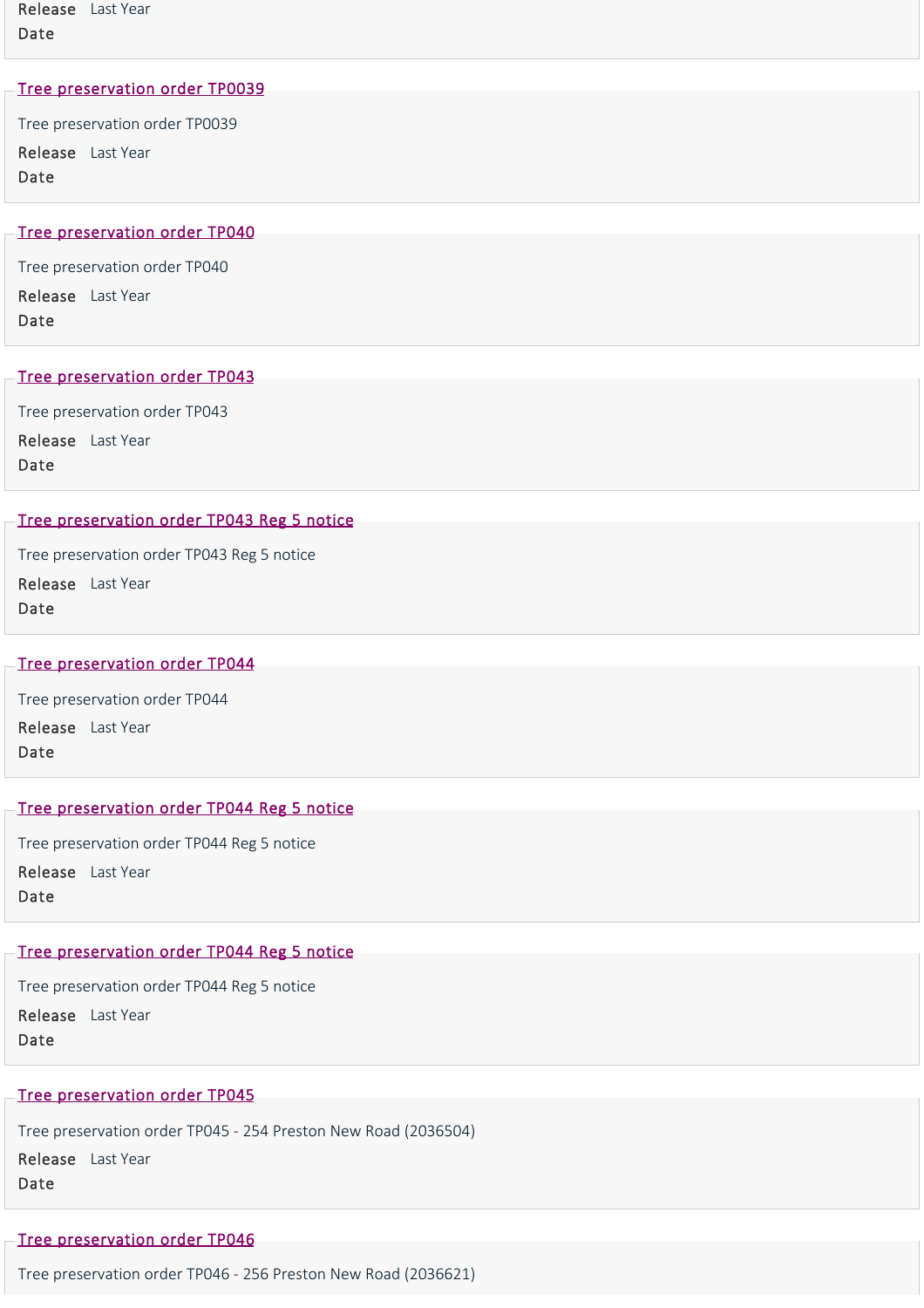Release Last Year Date

#### [Tree preservation order TP047](https://www.blackpool.gov.uk/Residents/Planning-environment-and-community/Planning/Conservation/Tree-preservation-orders/Tree-preservation-order-TP047.aspx)

Tree preservation order TP047 ‐ 258 Preston New Road (2036673) Release Last Year Date

## [Tree preservation order TP051](https://www.blackpool.gov.uk/Residents/Planning-environment-and-community/Planning/Conservation/Tree-preservation-orders/Tree-preservation-order-TP051.aspx)

Tree preservation order TP051 Release Last Year Date

#### [Tree preservation order TPO48](https://www.blackpool.gov.uk/Residents/Planning-environment-and-community/Planning/Conservation/Tree-preservation-orders/Tree-preservation-order-TPO48.aspx)

Tree preservation order TPO48 Release Last Year Date

#### [Tree preservation order TPO53](https://www.blackpool.gov.uk/Residents/Planning-environment-and-community/Planning/Conservation/Tree-preservation-orders/Tree-preservation-order-TPO53.aspx)

Tree preservation order TPO53

Release Last Year Date

# [Tree preservation orders](https://www.blackpool.gov.uk/Residents/Planning-environment-and-community/Planning/Conservation/Tree-preservation-orders.aspx)

Tree Preservation Orders, listing and what they are Release Last Year Date

## Tree preservation order-TPO56

Tree preservation order‐TPO56 Release Last Year Date

## [Tree services](https://www.blackpool.gov.uk/Residents/Planning-environment-and-community/Environmental/Tree-services.aspx)

The tree services team at Blackpool Council have responsibility for the town's trees, working in partnership to protect and expand the trees and woodlands in the trees.

Release Last Year Date

## [Turning Tides and LOVEmyBEACH](https://www.blackpool.gov.uk/Your-Council/Creating-a-better-Blackpool/Regeneration/Coastal-and-water-improvements/Turning-Tides.aspx)

Turning Tides and love my beach is a cross‐agency partnership working together to achieve greater awareness, understanding and resolution of bathing water issues in the North West.

Release Last Year Date